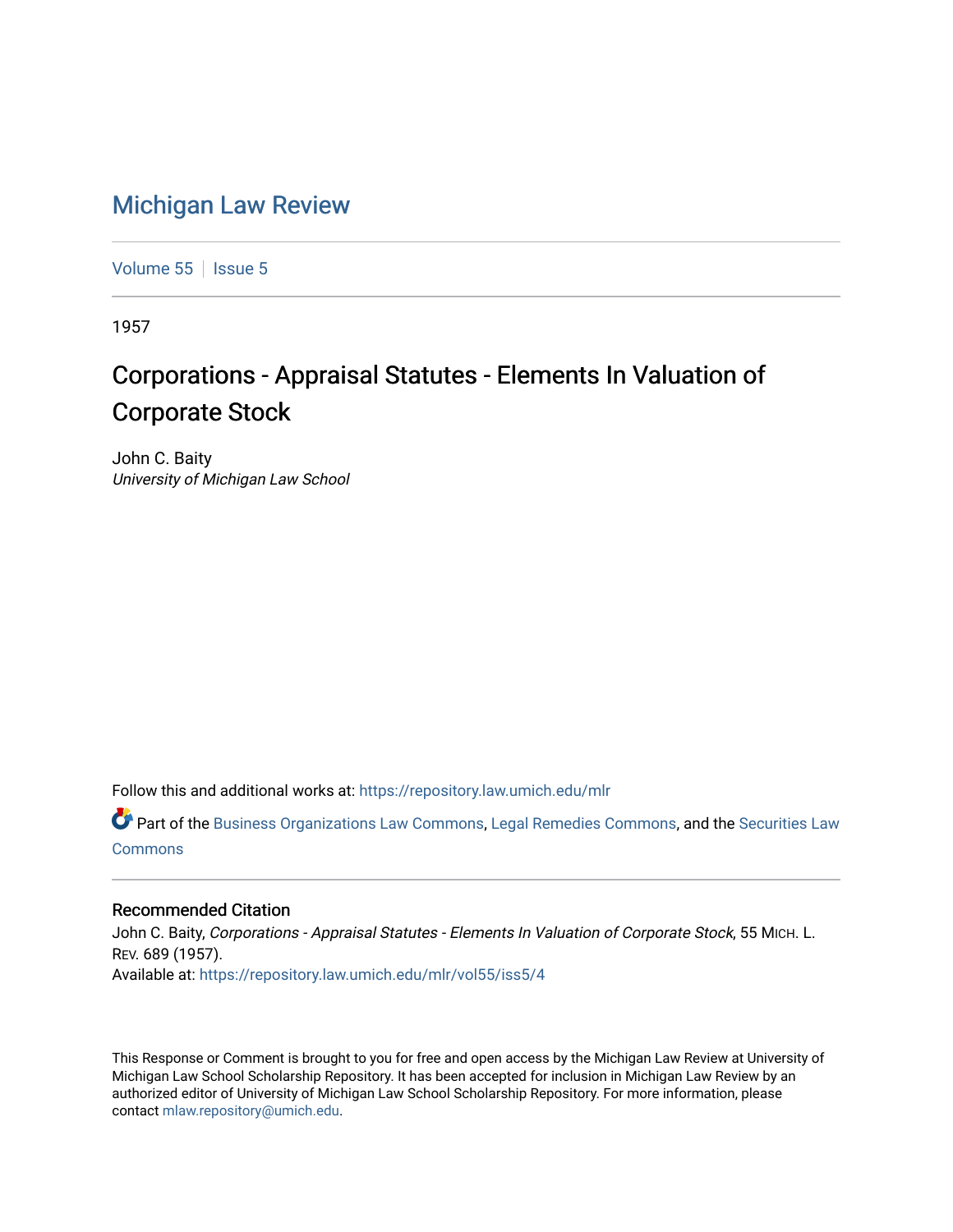## **COMMENTS**

CORPORATIONS-APPRAISAL STATUTES-ELEMENTS IN VALUATION OF CORPORATE STOCK-Statutes have been enacted in forty-five states, the District of Columbia and the Territory of Hawaii giving a dissenting shareholder the right to demand an impartial appraisal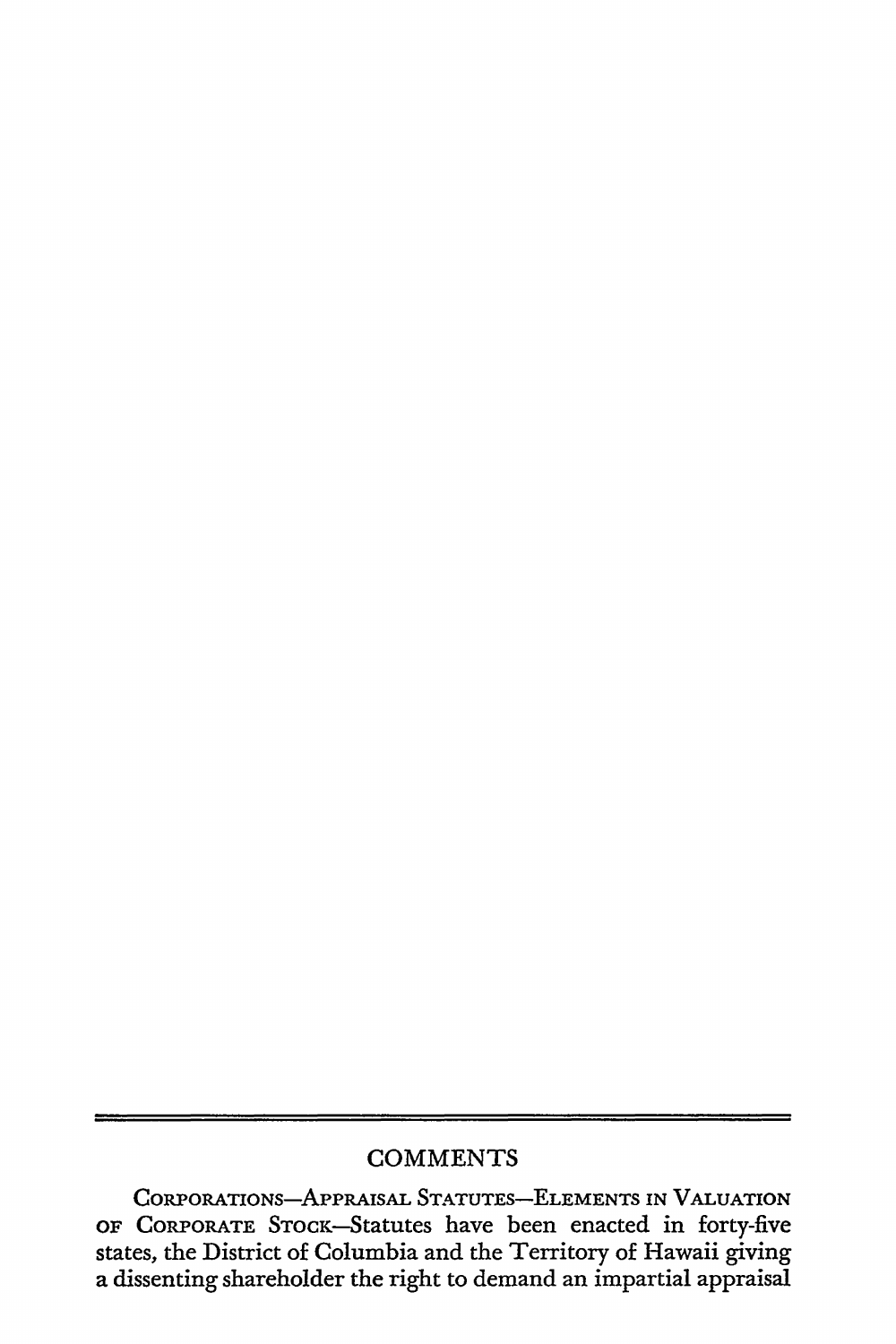of the value of his stock in one or more of the following situations: merger, consolidation, charter amendment, or sale of assets.<sup>1</sup> Most of these statutes are silent as to the meaning of value or the elements to be considered in determining value.<sup>2</sup> The purpose of this comment is to consider the elements of stock valuation generally applicable under the statutory appraisal remedies, and to analyze in some detail the interpretation of such a statute in one jurisdiction-Delaware.

**T** 

Recently this question was examined by the Delaware Court of Chancery in *Sporborg v. City Specialty Stores.*3 In that case a group of dissenting shareholders brought a proceeding for the appraisal of their shares following a merger.<sup>4</sup> The appraiser fixed the value of the shares at \$30.61. In so doing he used the following value elements and relative weights: (1) market value (10%), (2) earnings value  $(25\%)$ ,  $(3)$  sales value  $(25\%)$ , and  $(4)$  asset value  $(40\%)$ . Both the corporation and the dissenting shareholders filed objections. On review, the court of chancery held that the appraiser erred in giving market value an independent weight since there was no dependable market at or about the effective date of the merger. It further held that the earnings value was miscomputed. The court found that the appraiser should have used not the earnings of a single year but rather the average earnings over a period of time, and it reduced the rate of capitalization from ten to eight in light of the nature of the enterprise (retail ladies' apparel). Sales value was held not acceptable as an independent element of value since it was but another means of reflecting earnings value. Asset value was held correctly determined. Accordingly the court revised the appraiser's valuation of the shares to \$24.74, using only asset value, which was then weighted 40%, and earnings value, which the court weighted at 60%.

#### II

Market value, net asset value, and investment value are the three standards which have received almost unanimous recognition

<sup>1</sup>For citations of statutes as of 1952, see 38 VA. L. REv. 915 at 915 to 931 (1952). Since 1952 three other states have enacted appraisal statutes. See Miss. Gen. Laws (1954) c. 201, §3 (fair market value), S.D. Sess. Laws (1955) c. 17, §7 (value at time corporate action was authorized), and 3A Tex. Stat. Ann. (Vernon, 1956) §5.12 (fair value).

2 Examples of more explicit statutes are Cal. Corp. Code Ann. (Deering, 1953) §§4300 to 4318 (fair market value); N.J. Stat. Ann. (1939) §§14:12-6, 12-7 (market value). 3 (Del. Ch. 1956) 123 A. (2d) 121.

4 Del. Code Ann. (1953) tit. 8, §262 (b).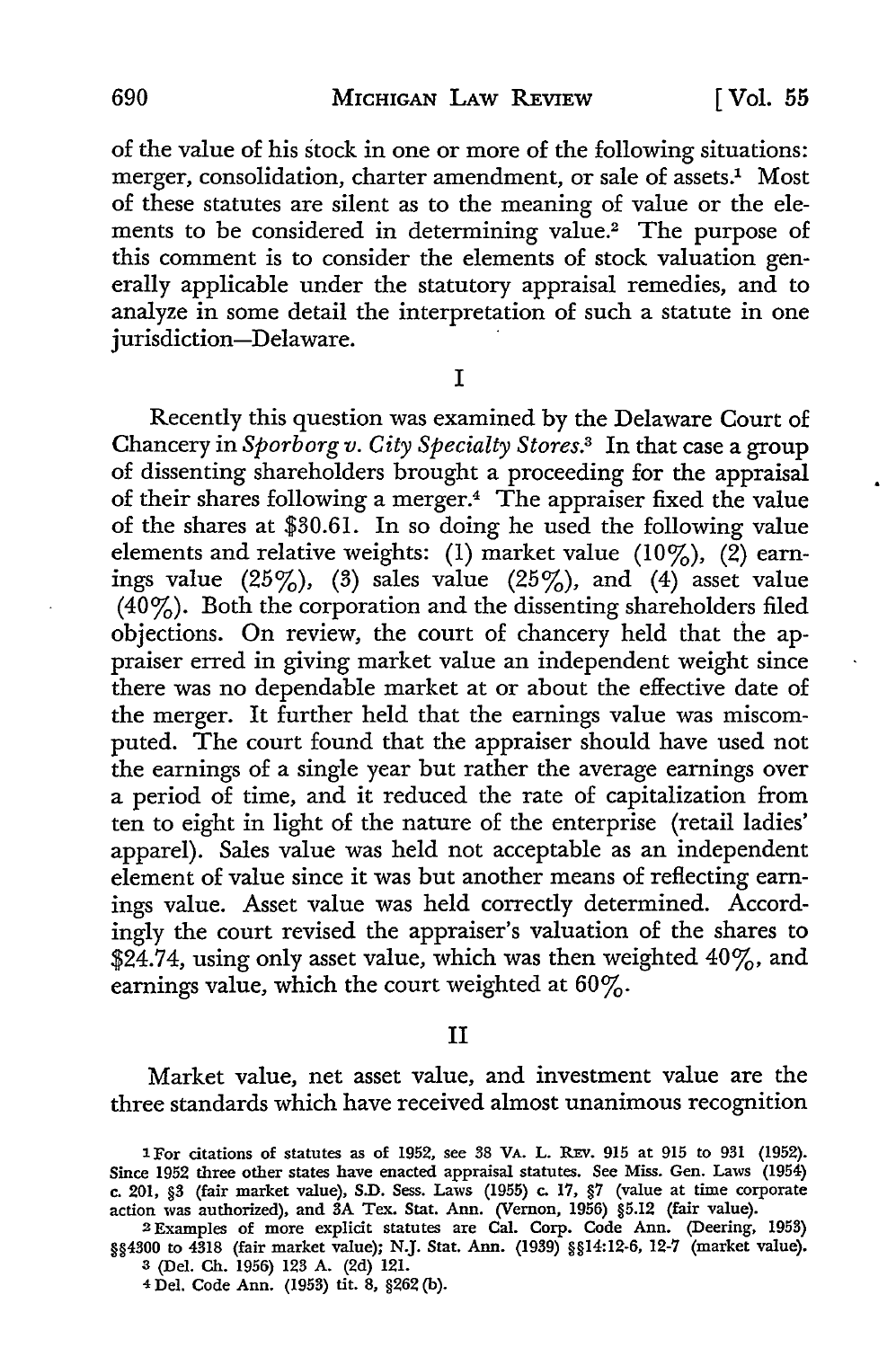#### 1957] **COMMENTS** 691

in statutory appraisals of stock. The relative importance of each of these factors varies from one jurisdiction to another, and usually depends upon what the courts deem to be the function of the  $appraisal.<sup>5</sup>$  Even within a given jurisdiction the proportional weight assigned to these elements will usually be governed by the nature of the corporation and the type of stock.

A. *Market Value.* Market value generally refers to the price at which the stock was selling on the market prior to the action which is objected to, disregarding any change in price due to the action.6 Delaware has held that the word "value" in its statute is not synonymous with market value, and that while market value is a factor to be considered, the value of the stock is not to be measured exclusively by market quotations prior to the date of the action complained of.7 It seems that Delaware will not give a prominent weight to market value even where quotations from a well traded stock are available.<sup>8</sup> Further, Delaware courts have laid aside all consideration of market value where the merger complained of has distorted the entire market,9 or, as in the *Sporborg*  case, where there has been no reliable market for the stock.<sup>10</sup> While New York has also rejected the contention that market value alone is controlling,<sup>11</sup> its decisions in cases where there was a substantial market appear to have favored market value as being presumptively controlling under the New York statutes.<sup>12</sup>

**<sup>5</sup>**See 28 **N.Y.** UNIV. L. REv. 1021 at 1022 (1953).

<sup>6</sup>2 BONBRIGHT, VALUATION OF PROPERTY 828 (1937), points out that market value in a more strict sense would be "utterly inapplicable," for it "reflects the influence of the very sale or merger against which the dissenter is seeking a remedy."

<sup>7</sup>Chicago Corp. v. Munds, 20 Del.Ch. 142, 172 A. 452 (1934); In re General Realty &: Utilities Corp., 29 Del.Ch. 480, 52 A. (2d) 6 (1947).

<sup>8</sup>Coe &: Co. v. Minneapolis-Moline Co., 31 Del.Ch. 368, 75 A. (2d) 244 (1950). This decision permitted a market value weight of 45% for common stock. Other Delaware decisions have seldom weighted market value above 30%.

9 Tri-Continental Corp. v. Battye, 31 Del.Ch. 523, 74 A. (2d) 71 (1950); Sterling v. Mayflower Hotel Corp., 33 Del.Ch. 293, 93 A. (2d) 107 (1952); 38 A.L.R. (2d) 425 at 442 (1954).

10 *Accord,* American General Corp. v. Camp, 171 Md. 629, 190 A. 225 (1937), holding that the court could reject the market value of preferred shares where such were not listed and transactions in the stock were too few to have any effect.

<sup>11</sup>See, e.g., In re Behrens, 61 N.Y.S. (2d) 179 (1946), affd. 271 App. Div. 1007, 69 N.Y.S. (2d) 910 (1946); In re Wood, 103 N.Y.S. (2d) ll0 (1951).

12 Matter of Marcus, 191 Misc. 808, 77 N.Y.S. (2d) 529 (1948), mod. 273 App. Div. 725, 79 N.Y.S. (2d) 76 at 81, affd. 302 N.Y. 881, 100 N.E. (2d) 55 (1951); In re Deutschmann, 116 N.Y.S. (2d) 578 (1952); In re Silverman, 115 N.Y.S. (2d) 97 at 99 (1952), to the effect that where "... there are actual pur stantial volume at and near to the date as of which value is to be determined . . . market value is controlling at least to the extent that it would take strong and convincing evidence of some other fact, as distinguished from mere opinion, to justify a departure from it. . . ."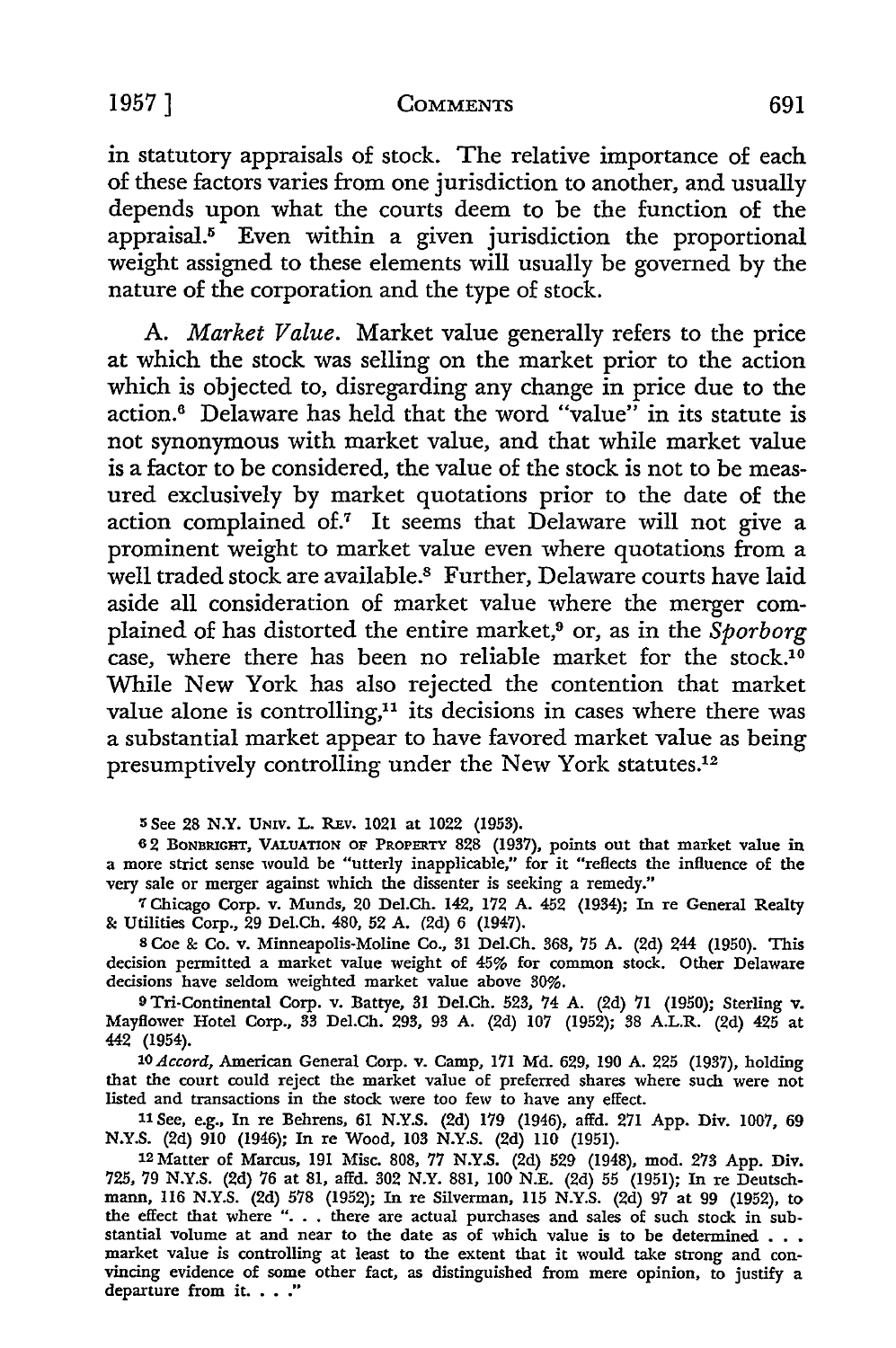In Ohio,<sup>13</sup> New Jersey,<sup>14</sup> and California,<sup>15</sup> the statute is expressly phrased in terms of "market value" or "fair market value." Where such language appears, market value has assumed a predominant, if not determinative, role.<sup>16</sup> Strong arguments have been raised, however, against a heavy reliance on market value even in the face of statutory direction in favor of fair market value. It has been pointed out that market processes are largely psychological, and that, because of its speculative nature, market value is frequently out of line with intrinsic worth.<sup>17</sup>

B. *Net Asset Value.* Net asset value is the share which the stock represents in the value of the net assets of the corporation. It is a value based on a hypothetical dissolution and distribution of the corporate assets.18 The Delaware Supreme Court in *Tri-Continental Corp. v. Battye19* has taken the position that the share must be valued as a continuing interest in a "going concern," since this is what the shareholder has been deprived of by the merger or consolidation. Such a view necessarily denies a use of liquidating value as the sole measure of valuation. Broadly speaking, net asset value has assumed real significance (1) where, as in the *Sporborg* case, there has been no reliable market for the stock;<sup>20</sup> (2) where, due to the nature of the corporation, market value and asset value were virtually identical;<sup>21</sup> (3) where the corporation was bordering on dissolution;<sup>22</sup> or  $(4)$  where the dissenting shareholders were viewed as holding stock in a company whose legal existence had terminated, and were thus actually entitled to a distribution of its net assets.23 Several authorities on security analysis

13 Ohio Rev. Code Ann. (Page, 1954) §1701.80 (fair cash value).

<sup>14</sup>N.J. Stat. Ann. (1939) §§14:12-6, 12-7.

15 Cal. Corp. Code Ann. (Deering; 1953) §§4300 to 4318.

16 See Prall v. U.S. Leather Co., 6 N.J. Misc. 967, 143 A. 382 (1928), affd. 105 N.J.L 646, 146 A. 916 (1929).

17 See 40 CALIF. L. REv. 140 at 144 (1952).

182 BONBRIGHT, VALUATION OF PROPERTY 831 (1937).

19 31 Del.Ch. 523 at 526, 74 A. (2d) 71 (1950). See also Chicago Corp. v. Munds, 20 Del.Ch. 142, 172 A. 452 (1934). *Accord,* Porges v. Vadsco Sales Corp., 27 Del.Ch. 127, 32 A. (2d) 148 (1943), where court refused to use liquidation value as the sole test in an action to determine fairness of a merger.

20In re Fulton, 257 N.Y. 487, 178 N.E. 766 (1931).

21 In re General Realty &: Utilities Corp., 29 Del.Ch. 480, 52 A. (2d) 6 (1947), where assets consisted of one-third cash and two-thirds securities.

22 Allaun v. Consolidated Oil Co., 16 Del.Ch. 318, 147 A. 257 (1929).

23American General Corp. v. Camp, 171 Md. 629 at 637, 190 A. 225 (1937): "The owner of shares of stock in a corporation whose legal existence is at an end would be entitled to receive the aliquot proportion • . . in the distribution of the net amount of corporate funds in which his particular kind of stock would be entitled to share."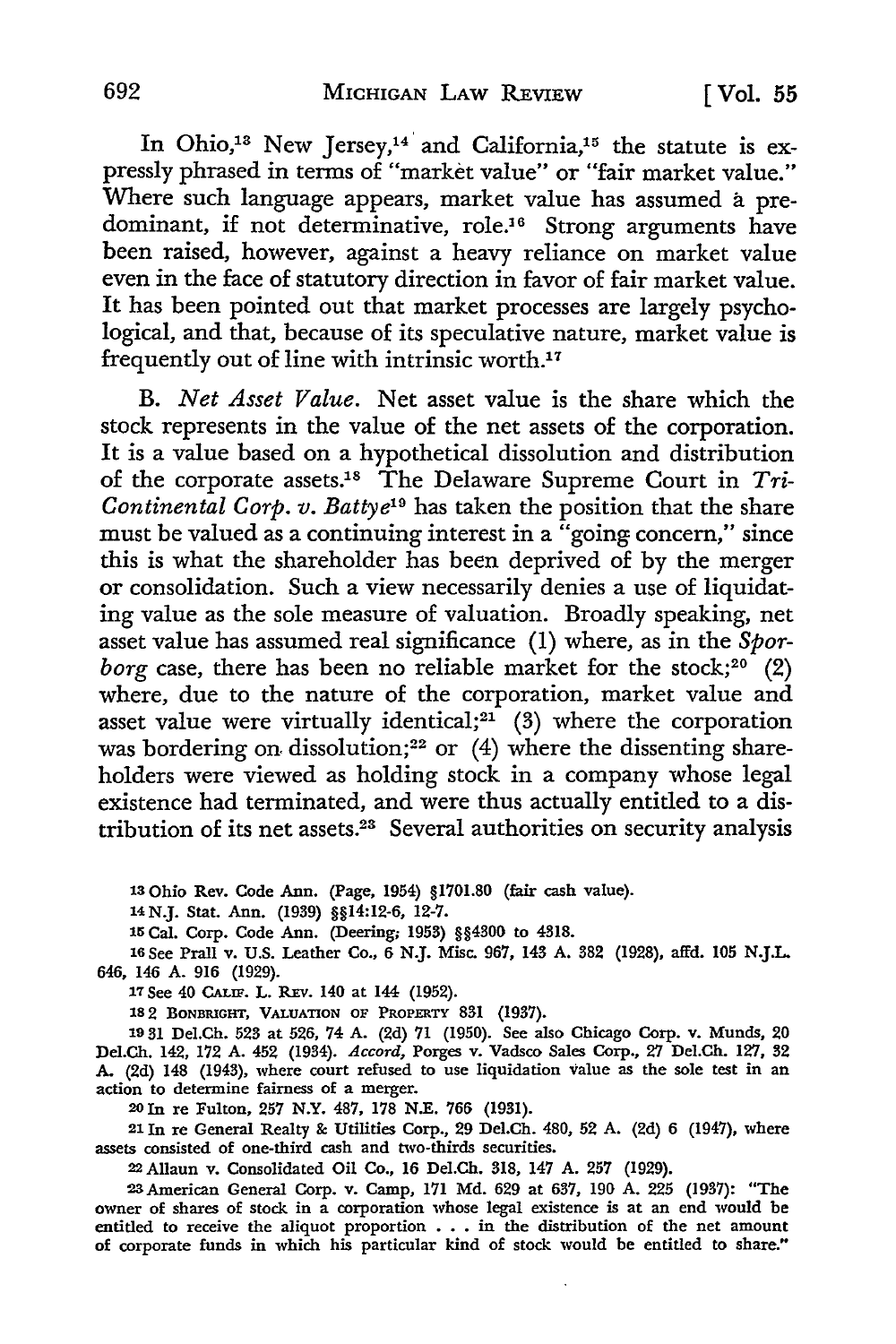have recommended that asset value should at best be a secondary consideration to investment (i.e., earnings, dividend) value.<sup>24</sup>

Delaware has recognized that net asset value may not properly be omitted as a value factor in an appraisal proceeding.<sup>25</sup> In practice, the relative weight given to asset value has been largely related to the nature of the corporation's business. Typically, net asset value has been weighted as high as  $50\%$  in the case of an investments and property holding company<sup>26</sup> and as low as 20% for an ordinary manufacturing company.27 A net asset value weight of 40% was approved in the *Sporborg* case where the merging corporation was in the women's specialty sales business. The court stressed that the firm's investment and expansion policies accounted for the relatively heavy weight accorded asset value.28 In ascertaining asset value, Delaware has approved recourse to reproduction cost rather than original cost, apparently allowing appraisers a discretionary choice between the alternative methods.<sup>29</sup>

C. *Investment Value.* Investment value is an estimate of present worth in light of past, present, and prospective financial records of the company. If the court takes the view, as does Delaware, that a shareholder is being deprived of his proportional share in a "going concern" in which he might otherwise continue to share in its earnings and dividends in the indefinite future, it would seem that investment value would most appropriately reflect this earnings and dividends loss.<sup>30</sup> Earnings are usually the key

24 "In the case of stocks, however, earning power [must be] put ahead of the value of the assets. The return to stockholders is contingent on the net earnings per share ... the primary purpose ... is to avoid buying issues that are apt to fail." DICE AND EITEMAN, THE STOCK MARKET, 3d ed., 417 (1952). Cf. GRAHAM AND DODD, SECURITY ANALYSIS, 3d ed., 477 to 478 (1951); 40 CALIF. L. REV. 140 (1952).

25 See Sterling v. Mayflower Hotel Corp., 33 Del.Ch. 293 at 308, 93 A. (2d) 107 (1952); 38 A.L.R. (2d) 425 at 442 (1954).

<sup>26</sup>In re General Realty &: Utilities Corp., 29 Del.Ch. 480, 52 A. (2d) 6 (1947).

27 Heller v. Munsingwear, 33 Del.Ch. 593, 98 A. (2d) 774 (1953) (established manufacturer of hosiery, underclothing, and sleeping wear). See Coe & Co. v. Minneapolis-Moline Co., 31 Del.Ch. 368, 75 A. (2d) 244 (1950).

<sup>28</sup>(Del.Ch. 1956) 123 A. (2d) 121 at 127: "However, I believe the asset value element must be given somewhat greater weight here because, for some time, Opcol was using more than an average amount of its assets to expand and improve its business activities and much of this was not yet reflected in earnings."

<sup>29</sup>Heller v. Munsingwear, 33 Del.Ch. 593 at 596, 98 A. (2d) 774 (1953). This seems to make it clear that net asset value is not necessarily synonymous with book value, though the court did take account of obsolescence by reducing the weight of net asset value.

30 See I DEWING, FINANCIAL POLICY OF CORPORATIONS, 5th ed., 287 (1953): ". . . in spite of practical difficulty . . . the capitalization of earnings is the only means . . . for determining the value of a going business." Dudley v. Mealey, (2d Cir. 1945) 147 F. (2d) 268 at 270 (citing cases): "The Supreme Court has several times said that the best test of the value of a going commercial enterprise is its earning capacity."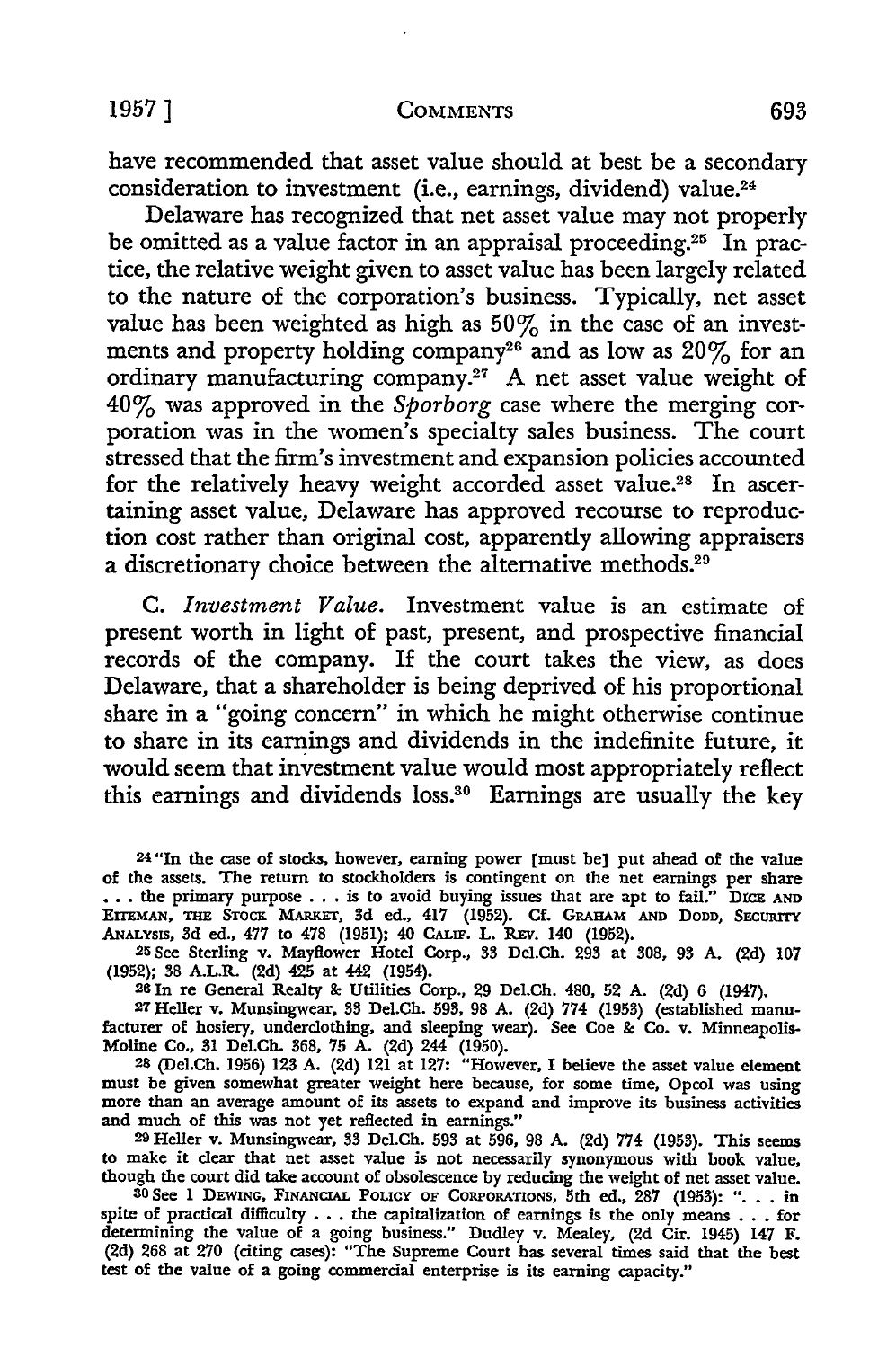factor in value and are what the dissenting shareholder surrenders.31 Further, it is generally true that the trend of market prices is to a high degree dependent on the pattern of earnings.32

In calculating investment value, it is necessary  $(1)$  to establish an earnings figure and (2) to select an appropriate rate of capitalization. 33 In the *Sporborg* decision the Delaware court disapproved the appraiser's use of earnings derived only from the fiscal year immediately preceding the effective date of the merger, expressing its preference for an averaging of earnings over a reasonable period of time.34 Delaware has also approved of the use of estimated future income rather than actual past earnings as a base for capitalization. 35 In regard to the rate of capitalization, close attention must be paid to the characteristics of the particular corporation, comparing each corporation's rate of earnings with those of other similarly situated enterprises. Recent Delaware cases have approved capitalization rates that are "within the range of reason,"36 and the *Sporborg* case used the classifications of Mr. Dewing as a general guide to reasonableness.37

Though most jurisdictions recognize investment value as applicable in appraisal proceedings,<sup>38</sup> few have given this element particular emphasis, and only Delaware appears to have accorded it a consistently significant position. The first mention by the Delaware courts of the role of investment value was in *Allied Chemical* 

31 Cf. DoWRIE AND FULLER, INVESTMENTS, 2d ed., 512 (1950); GRAHAM AND DODD, SECURITY ANALYSIS, 3d ed., 410 to 4ll (1951); Bonbright, "The Problem of Judicial Valuation," 27 CoL. L. REv. 493 at 522 (1927).

32D1CE AND EITEMAN, THE STOCK MARKET, 3d ed., p. 417 (1952). See 40 CALIF. L. REv. 140 at 144, 145 (1952): "In stripping the market value of its unfairness courts are in reality finding investment value. In reason, this should be so, for if the market were an unemotional, purely logical organism it would reflect only the investment value of securities."

33 For a sampling of many of the factors entering into investment value, see **16**  BROOKLYN L. REV. 86 (1950) and 24 TULANE L. REV. 464 (1950).

34 (Del.Ch. 1956) 123 A. (2d) 121 at 124, 125. The court relied upon In re General Realty & Utilities Corp., 29 Del.Ch. 480, 52 A. (2~) 6 (1947), and 1 BONBRIGHT, **VALUA-**TION OF PROPERTY 253 (1937), recommending a three to five year earnings figure. See also Coe & Co. v. Minneapolis-Moline, 31 Del.Ch. 368, 75 A. (2d) 244 (1950) and Heller v. Munsingwear, 33 Del.Ch. 593, 98 A. (2d) 774 (1953), where five year earning periods were approved.

35 In re General Realty & Utilities Corp., 29 Del.Ch. 480, 52 A. (2d) 6 (1947).

36 See Coe & Co. v. Minneapolis-Moline, 31 Del.Ch. 368, 75 A. (2d) 244 (1950) and Heller v. Munsingwear, 33 Del.Ch. 593, 98 A. (2d) 774 (1953) where multipliers of 5 and 7, respectively, were approved.

37 1 DEWING, FINANCIAL *POUCY* OF CORPORATIONS, 5th ed., 390 (1953), cited in Cottrell v. Pawcatuck Co., (Del.Ch. 1955) ll6 A. (2d) 787 at 791 (multiplier of 7 or 8 approved for manufacturer having large assets).

38 See In re Belrrens, 61 N.Y.S. (2d) 179 (1946), affd. 271 App. Div. 1007, 69 N.Y.S. (2d) 910 (1946); In re Northwest Greyhound Lines, 41 Wash. (2d) 672, 251 P. (2d) 607 (1952). See also 38 A.L.R. (2d) 442 at 466 (1954).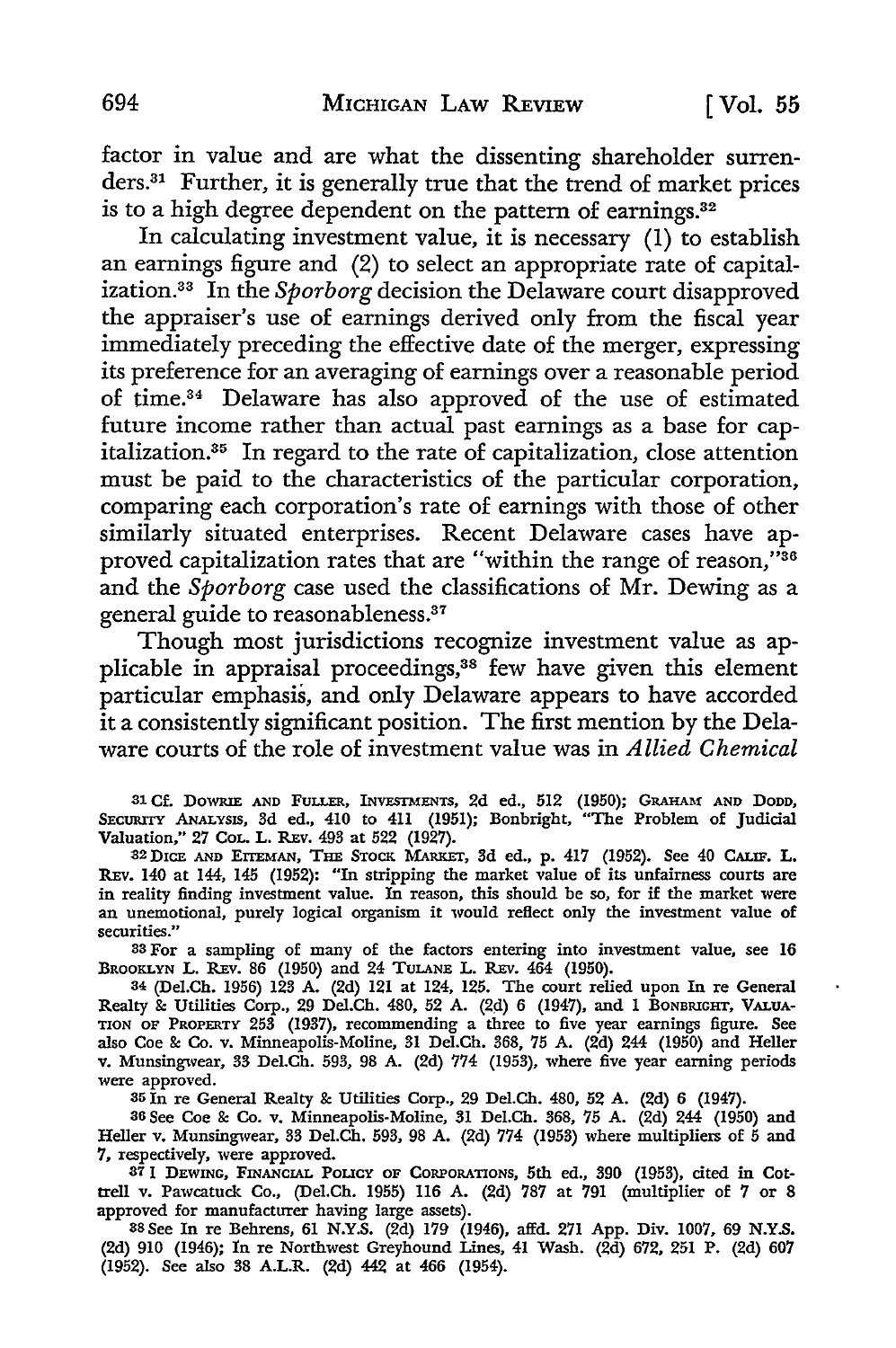1957] **COMMENTS** 695

and Dye Corp. v. Steel and Tube Co.,<sup>39</sup> where the court held that earning power controls over replacement cost. In 1947, the court of chancery approved a weight of 25% for earnings and dividends value in appraising the stock of an investment company,<sup>40</sup> and in 1950 expressed satisfaction with a weight of 30% to 35% for the same factors in the case of a manufacturing company.<sup>41</sup> Subsequently, in 1953, the court increased the influence of the dividend and earnings factors from  $45\%$  to  $50\%$  in the case of an ordinary manufacturing corporation.42 A further extension of the Delaware courts' reliance on investment value is seen in the *Sporborg* case where investment value is given a final weight of  $60\%$  by the court with the indication that it would have received greater consideration but for certain special circumstances.43

#### III

The question naturally arises as to what justification there is for the weighting which finally is assigned to the value elements in a given case. Initially, of course, the weights are assigned in the discretion of the appraiser who, in Delaware, is appointed by the court of chancery.<sup>44</sup> Prior to 1943 it seemed that neither the Delaware Court of Chancery nor the federal district court had the power to compel appraisers to modify their decisions as to the value of stock.45 Since 1943, however, exceptions to the appraiser's report have been heard before the chancery court on both the law and the facts, and the *court* has determined the final value and directed payment.46 The court has held that the appraiser should state the value of the elements given independent weight and the weight given to each in reaching the appraised value, $47$  and it has felt free to make "such modifications as may be dictated."48 In

3914 Del.Ch. 64, 122 A. 142 (1923) (an action to enjoin the sale of assets).

40 In re General Realty &: Utilities Corp., 29 Del.Ch. 480, 52 A. (2d) 6 (1947).

41 Coe &: Co. v. Minneapolis-Moline Co., 31 Del.Ch. 368, 75 A. (2d) 244 (1950).

42 Heller v. Munsingwear, 33 Del.Ch. 593, 98 A. (2d) 774 (1953).

43 Note 28 supra.

44 Del. Code Ann. (1953) tit. 8, §262 (e). In some jurisdictions the appraiser is chosen by the parties themselves or the court makes the appraisal. See 38 VA. L. REv. 915 at 930 (1952).

45 Root v. York Corp., (D.C. Del. 1944) 56 F. Supp. 288 [under Del. Rev. Code (1935) §2093]. However, the state court could refuse to order the dissenting shareholders to deliver over their shares.

46 Del. Code Ann. (1953) tit. 8, §262 (f).

47 Coe &: Co. v. Minneapolis-Moline, 31 Del.Ch. 368 at 372, 75 A. (2d) 244 (1950). 48 In re General Realty & Utilities Corp., 29 Del.Ch. 480 at 490, 52 A. (2d) 9 (1947), quoting Application of Behrens, 61 N.Y.S. (2d) 179 at 182 (1946), affd. 271 App. Div. 1007, 69 N.Y.S.  $(2d)$  910  $(1946)$ .